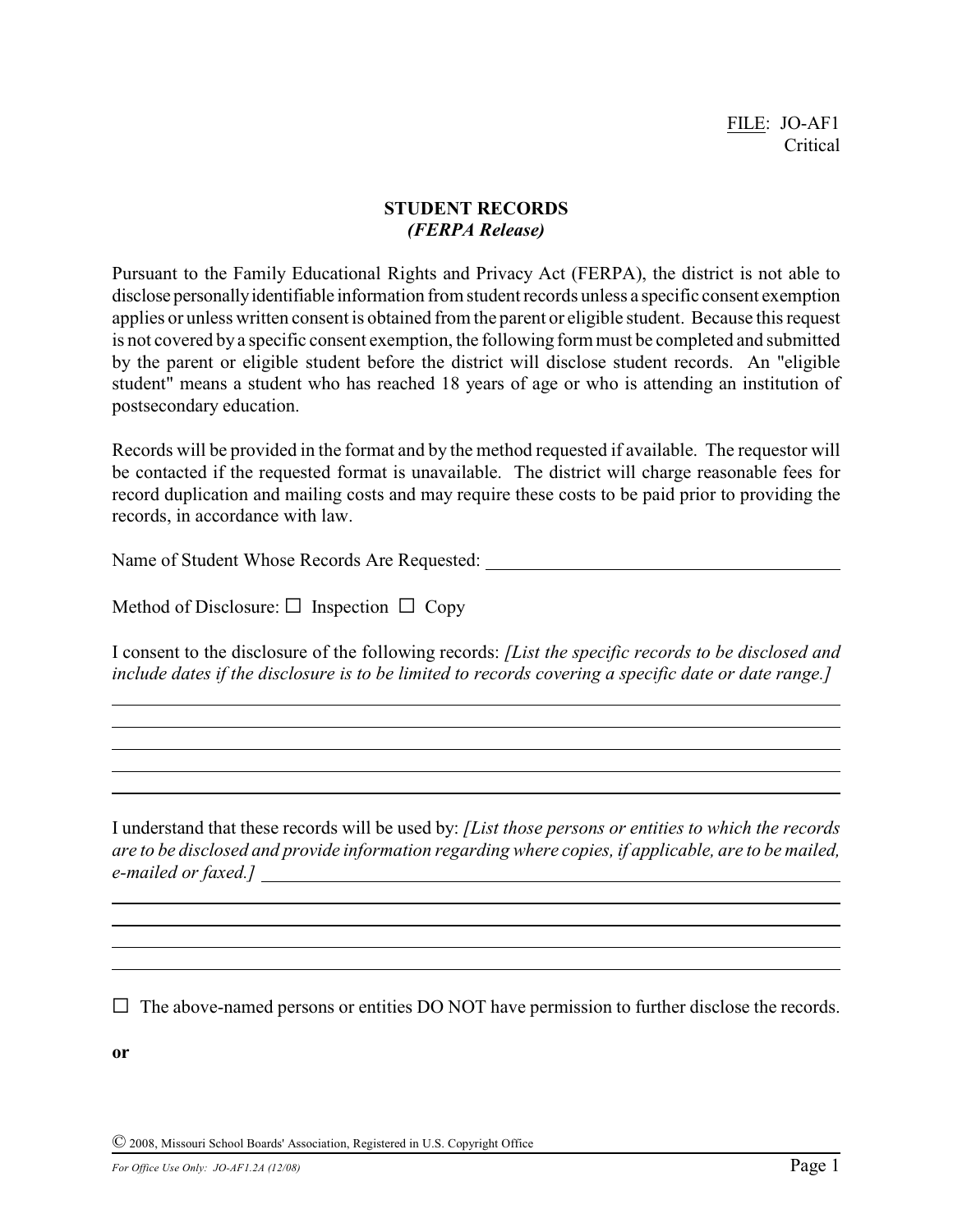FILE: JO-AF1 Critical

 $\overline{a}$ 

G The following persons or entities may further disclose the records: *[List the persons or entities that may further disclose the records and persons or entities to which the records may be further disclosed.]*

Entities that may further disclose records: Entities to which records may be further disclosed:

I am consenting to disclosure of the records for the following purpose(s):

 $\Box$  A copy of the disclosed records should be sent to the parent or eligible student. Please provide information regarding where and to whom copies are to be mailed, faxed or e-mailed:

This consent is valid *[check one]:*

 $\Box$  For the 20 - 20 school year.

 $\Box$  Until revoked by the parent or eligible student.

G Between \_\_\_\_\_\_\_\_\_\_ *[month/day/year]* and \_\_\_\_\_\_\_\_\_\_ *[month/day/year].*

 $\Box$  For the following period of time *[specify]*:

Signature of Parent or Eligible Student Date Date

This consent is provided for in the Family Educational Rights and Privacy Act of 1974, 34 C.F.R. § 99.30.

© 2008, Missouri School Boards' Association, Registered in U.S. Copyright Office